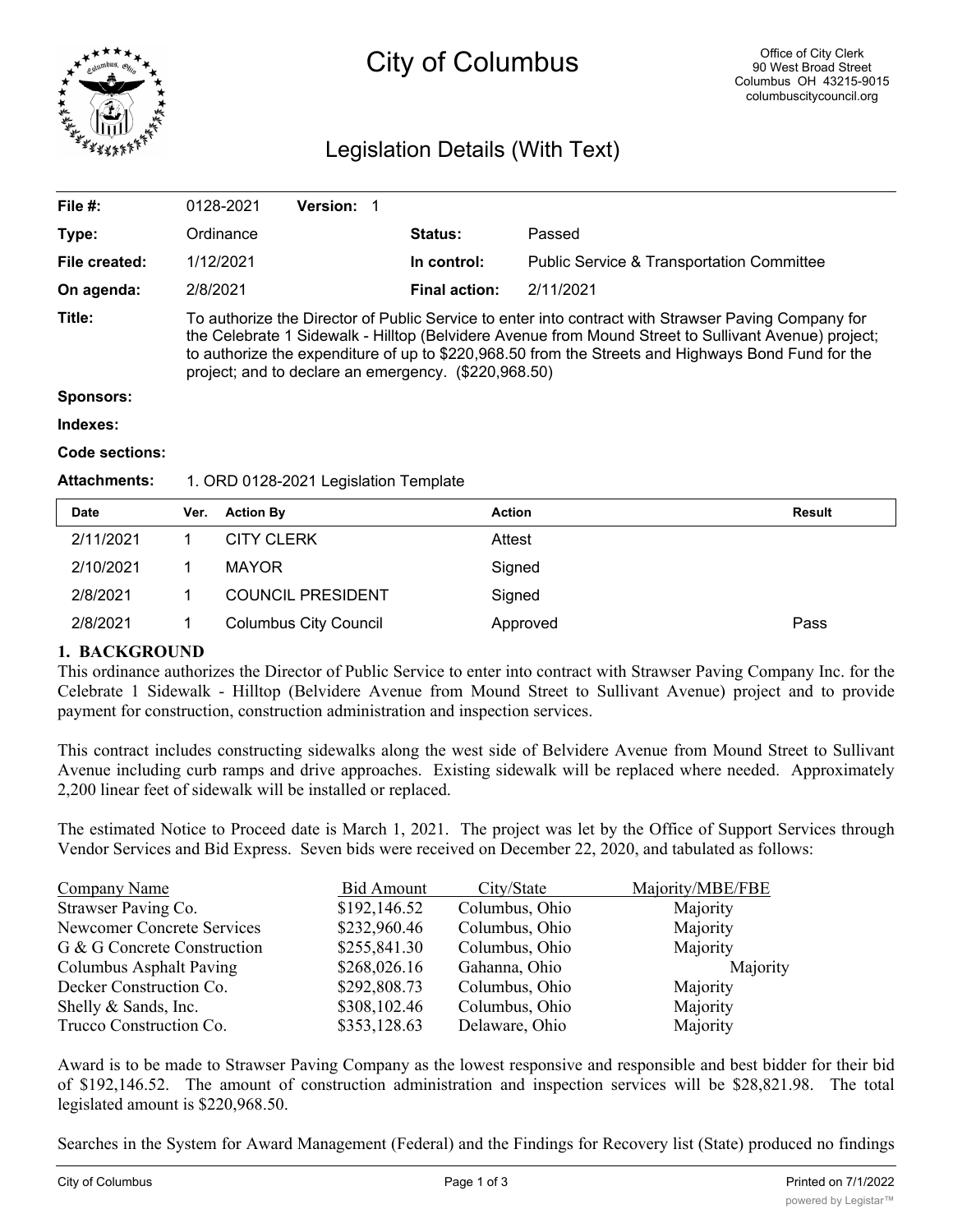against Strawser Paving Company Inc.

# **2. CONTRACT COMPLIANCE INFORMATION**

The contract compliance number for Strawser Paving Company is CC006114 and expires 1/14/2023.

## **3. PRE-QUALIFICATION STATUS**

Strawser Paving Company and all proposed subcontractors have met code requirements with respect to pre-qualification, pursuant to relevant sections of Columbus City Code Chapter 329.

#### **4. FISCAL IMPACT**

Funding for this project is budgeted within the 2020 Capital Improvements Budget, which has been approved by Council under Ordinance 2521-2020. This ordinance is contingent upon receipt of the bond sale funds.

#### **5. EMERGENCY DESIGNATION**

Emergency action is requested in order to complete needed improvements at the earliest possible time to ensure the safety of the traveling public.

To authorize the Director of Public Service to enter into contract with Strawser Paving Company for the Celebrate 1 Sidewalk - Hilltop (Belvidere Avenue from Mound Street to Sullivant Avenue) project; to authorize the expenditure of up to \$220,968.50 from the Streets and Highways Bond Fund for the project; and to declare an emergency. (\$220,968.50)

**WHEREAS,** the Department of Public Service is engaged in the Celebrate 1 Sidewalk - Hilltop (Belvidere Avenue from Mound Street to Sullivant Avenue) project; and

**WHEREAS,** the work for this project consists of constructing sidewalks along the west side of Belvidere Avenue from Mound Street to Sullivant Avenue including curb ramps and drive approaches, replacing existing sidewalk where needed. Approximately 2,200 linear feet of sidewalk will be installed or replaced; and

**WHEREAS,** Strawser Paving Company will be awarded the contract for the Celebrate 1 Sidewalk - Hilltop (Belvidere Avenue from Mound Street to Sullivant Avenue) project; and

**WHEREAS,** the Department of Public Service requires funding to be available for the Celebrate 1 Sidewalk - Hilltop (Belvidere Avenue from Mound Street to Sullivant Avenue) project for construction expense along with construction administration and inspection services; and

**WHEREAS,** this is a budgeted expense within the 2020 Capital Improvement Budget passed by Council under Ordinance 2521-2020; and

**WHEREAS,** this ordinance is contingent upon receipt of the bond sale funds; and

**WHEREAS,** it is necessary to pay for work performed as part of the Celebrate 1 Sidewalk - Hilltop (Belvidere Avenue from Mound Street to Sullivant Avenue) project; and

**WHEREAS**, an emergency exists in the usual daily operation of the Department of Public Service in that it is immediately necessary to authorize the Director to enter into contract with Strawser Paving Company to ensure the safety of the traveling public, thereby preserving the public health, peace, property, safety and welfare; **now, therefore**

### **BE IT ORDAINED BY THE COUNCIL OF THE CITY OF COLUMBUS:**

**SECTION 1.** That the Director of Public Service be and is hereby authorized to enter into a construction services contract with Strawser Paving Company Inc., 1595 Frank Road, Columbus, Ohio, 43223, for the Celebrate 1 Sidewalk - Hilltop (Belvidere Avenue from Mound Street to Sullivant Avenue) project in the amount of up to \$192,146.52 in accordance with the specifications and plans on file in the Office of Support Services, which are hereby approved; and to pay for necessary construction administration and inspection costs associated with the project up to a maximum of